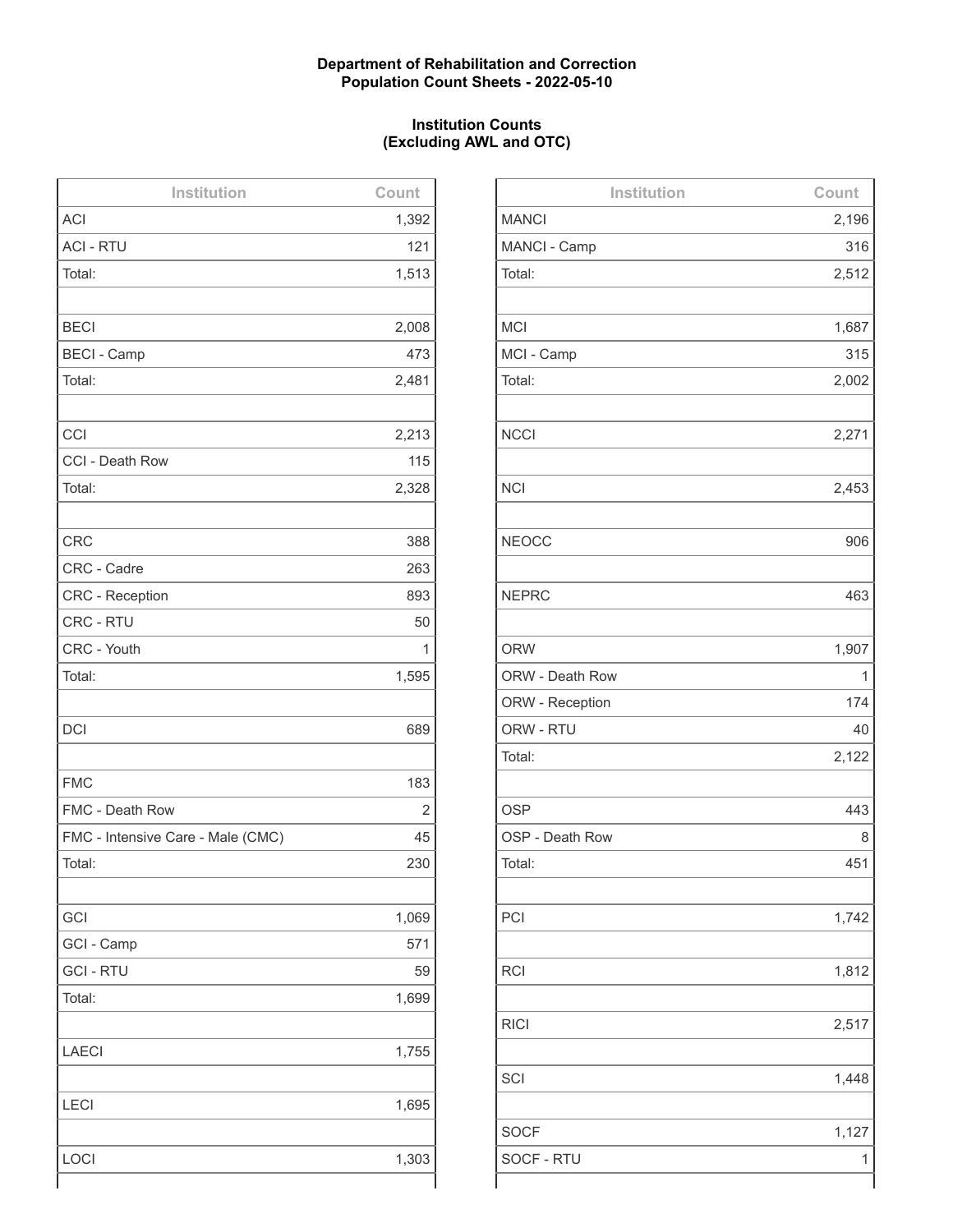|                  | <b>Total Population:</b> | 43,403 |
|------------------|--------------------------|--------|
|                  |                          |        |
| Total:           |                          | 982    |
| <b>WCI - RTU</b> |                          | 26     |
| <b>WCI</b>       |                          | 956    |
|                  |                          |        |
| Total:           |                          | 609    |
| <b>TOCI - PC</b> |                          | 119    |
| <b>TOCI</b>      |                          | 490    |
|                  |                          |        |
| Total:           |                          | 1,475  |
| TCI - Camp       |                          | 406    |
| <b>TCI</b>       |                          | 1,069  |
|                  |                          |        |
| Total:           |                          | 1,128  |

| * The Total Population includes 30 Offenders with Reason Codes 30 & 31. |  |
|-------------------------------------------------------------------------|--|
| ** The Total Population includes 31 Offenders with Reason Code 0A.      |  |

#### **Male Population by Security Level (Include AWL and Exclude OTC)**

|                        | <b>Total Male</b> | 40,061      | 478        | 337      | 40,202 |
|------------------------|-------------------|-------------|------------|----------|--------|
| <b>Total Death Row</b> |                   | 127         | 2          | 0        | 129    |
| Total Level 1          |                   | 13,674      | 151        | 92       | 13,733 |
| <b>Total Level 2</b>   |                   | 15,520      | 173        | 117      | 15,576 |
| Total Level 3          |                   | 8,613       | 126        | 109      | 8,630  |
| Total Level 4          |                   | 960         | 11         | 6        | 965    |
| <b>Total Level ERH</b> |                   | 1,167       | 15         | 13       | 1,169  |
| <b>Security Level</b>  |                   | <b>Body</b> | <b>AWL</b> | $(-OTC)$ | Total  |
|                        | $\sim$            |             |            |          |        |

#### **Female Population by Institution (Include AWL and Exclude OTC)**

|                 | $\mathbf{v}$        |             |            |          |       |
|-----------------|---------------------|-------------|------------|----------|-------|
| Institution     |                     | <b>Body</b> | <b>AWL</b> | $(-OTC)$ | Total |
| <b>DCI</b>      |                     | 688         | 3          | 2        | 689   |
| <b>FMC</b>      |                     | 5           | 0          | 0        | 5     |
| <b>NEPRC</b>    |                     | 463         | 8          |          | 470   |
| <b>ORW</b>      |                     | 1,907       | 29         | 19       | 1,917 |
| ORW - Death Row |                     |             | 0          | 0        |       |
| ORW - Reception |                     | 174         | 3          | 3        | 174   |
| ORW - RTU       |                     | 40          | $\Omega$   | 0        | 40    |
|                 | <b>Total Female</b> | 3,278       | 43         | 25       | 3,296 |
|                 |                     |             |            |          |       |

|  | <b>Total Population:</b> | $330$ | 521 | 362 | ۱۵۵ |
|--|--------------------------|-------|-----|-----|-----|
|--|--------------------------|-------|-----|-----|-----|

| <b>LORCI</b>             | 617   |
|--------------------------|-------|
| <b>LORCI - Cadre</b>     | 227   |
| <b>LORCI - Reception</b> | 286   |
| Total:                   | 1,130 |
|                          |       |
| <b>MACI</b>              | 800   |
| <b>MACI - Minimum</b>    | 1,292 |
| Total:                   | 2,092 |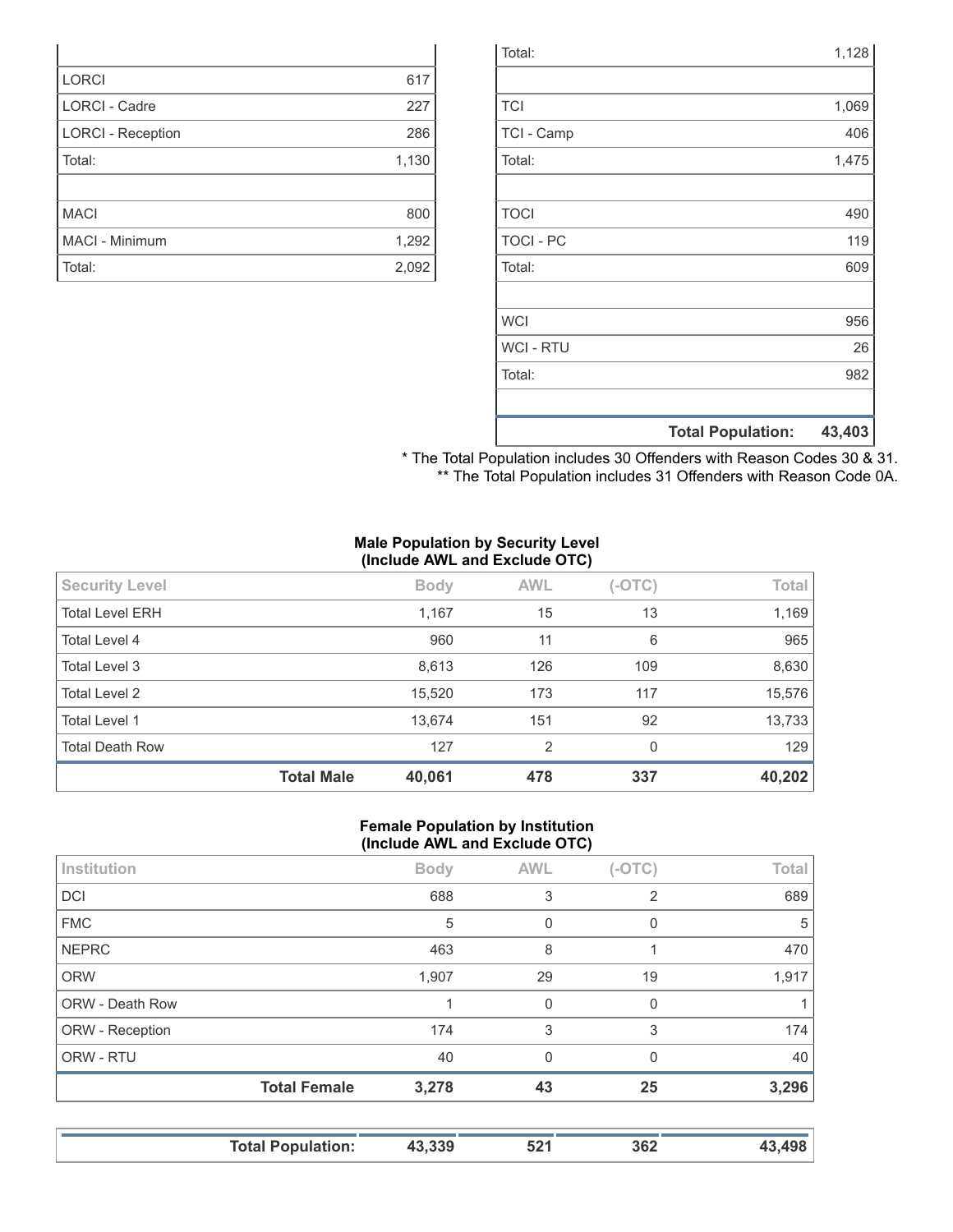| Institution     |                        | <b>Body</b>    | <b>AWL</b>       | $(-OTC)$            | Total                     |
|-----------------|------------------------|----------------|------------------|---------------------|---------------------------|
| ACI             |                        | 1              | $\mathbf 0$      | $\mathbf 0$         | 1                         |
| CRC             |                        | 5              | $\mathbf{1}$     | 1                   | $\overline{5}$            |
| CRC - Reception |                        | 1              | $\boldsymbol{0}$ | $\mathbf 0$         | 1                         |
| CRC - RTU       |                        | 4              | $\boldsymbol{0}$ | $\boldsymbol{0}$    | $\sqrt{4}$                |
| ${\sf FMC}$     |                        | 3              | $\mathbf 0$      | $\boldsymbol{0}$    | $\ensuremath{\mathsf{3}}$ |
| LECI            |                        | 28             | $\boldsymbol{0}$ | $\boldsymbol{0}$    | 28                        |
| <b>MACI</b>     |                        | $10$           | $\boldsymbol{0}$ | $\boldsymbol{0}$    | $10$                      |
| <b>MANCI</b>    |                        | 17             | 1                | $\mathsf{O}\xspace$ | 18                        |
| <b>NEOCC</b>    |                        | $\overline{9}$ | $\overline{1}$   | $\mathbf{1}$        | $\boldsymbol{9}$          |
| <b>OSP</b>      |                        | 384            | $\sqrt{3}$       | $\mathfrak{S}$      | 384                       |
| RCI             |                        | 19             | $\mathbf 0$      | $\mathsf{O}\xspace$ | 19                        |
| SOCF            |                        | 502            | $\boldsymbol{9}$ | $\,8\,$             | 503                       |
| TCI             |                        | 17             | $\boldsymbol{0}$ | $\mathsf{O}\xspace$ | 17                        |
| <b>TOCI</b>     |                        | 154            | $\boldsymbol{0}$ | $\mathbf 0$         | 154                       |
| TOCI - PC       |                        | 1              | $\boldsymbol{0}$ | $\boldsymbol{0}$    | 1                         |
| <b>WCI</b>      |                        | $\overline{4}$ | $\mathbf 0$      | $\mathsf{O}\xspace$ | $\overline{4}$            |
| WCI - RTU       |                        | 8              | $\mathbf 0$      | $\mathbf 0$         | 8                         |
|                 | <b>Total Level ERH</b> | 1,167          | 15               | 13                  | 1,169                     |

# **Male Population by Institution: Security Level ERH (Include AWL and Exclude OTC)**

# **Male Population by Institution: Security Level 4 (Include AWL and Exclude OTC)**

| Institution              |                      | <b>Body</b>      | <b>AWL</b>       | $(-OTC)$        | Total            |
|--------------------------|----------------------|------------------|------------------|-----------------|------------------|
| ACI                      |                      | 5                | $\mathbf 0$      | $\mathbf 0$     | 5                |
| CRC                      |                      | $\overline{2}$   | $\mathbf 0$      | $\mathbf 0$     | $\sqrt{2}$       |
| CRC - Reception          |                      | $\sqrt{3}$       | $\mathbf 0$      | $\mathbf 0$     | $\sqrt{3}$       |
| CRC - RTU                |                      | $\boldsymbol{9}$ | $\mathbf{1}$     | 1               | $\boldsymbol{9}$ |
| <b>FMC</b>               |                      | 1                | $\mathbf 0$      | $\mathbf 0$     | 1                |
| LORCI                    |                      | 6                | 1                | 1               | $6\,$            |
| <b>LORCI - Reception</b> |                      | $\overline{2}$   | $\mathbf 0$      | $\mathbf 0$     | $\overline{2}$   |
| <b>MACI</b>              |                      | $\boldsymbol{9}$ | $\mathbf 0$      | $\mathbf 0$     | $\boldsymbol{9}$ |
| <b>OSP</b>               |                      | 35               | $\mathbf 0$      | $\mathbf 0$     | 35               |
| <b>SOCF</b>              |                      | 549              | $\,8\,$          | $\overline{4}$  | 553              |
| SOCF - RTU               |                      | 1                | $\mathbf 0$      | $\mathbf 0$     | 1                |
| <b>TOCI</b>              |                      | 320              | 1                | $\mathbf 0$     | 321              |
| <b>TOCI - PC</b>         |                      | 10               | $\mathbf 0$      | $\mathbf 0$     | 10               |
| <b>WCI</b>               |                      | $\sqrt{2}$       | $\mathbf 0$      | $\mathbf 0$     | $\sqrt{2}$       |
| <b>WCI-RTU</b>           |                      | $6\,$            | $\boldsymbol{0}$ | $\mathbf 0$     | 6                |
|                          | <b>Total Level 4</b> | 960              | 11               | $6\phantom{1}6$ | 965              |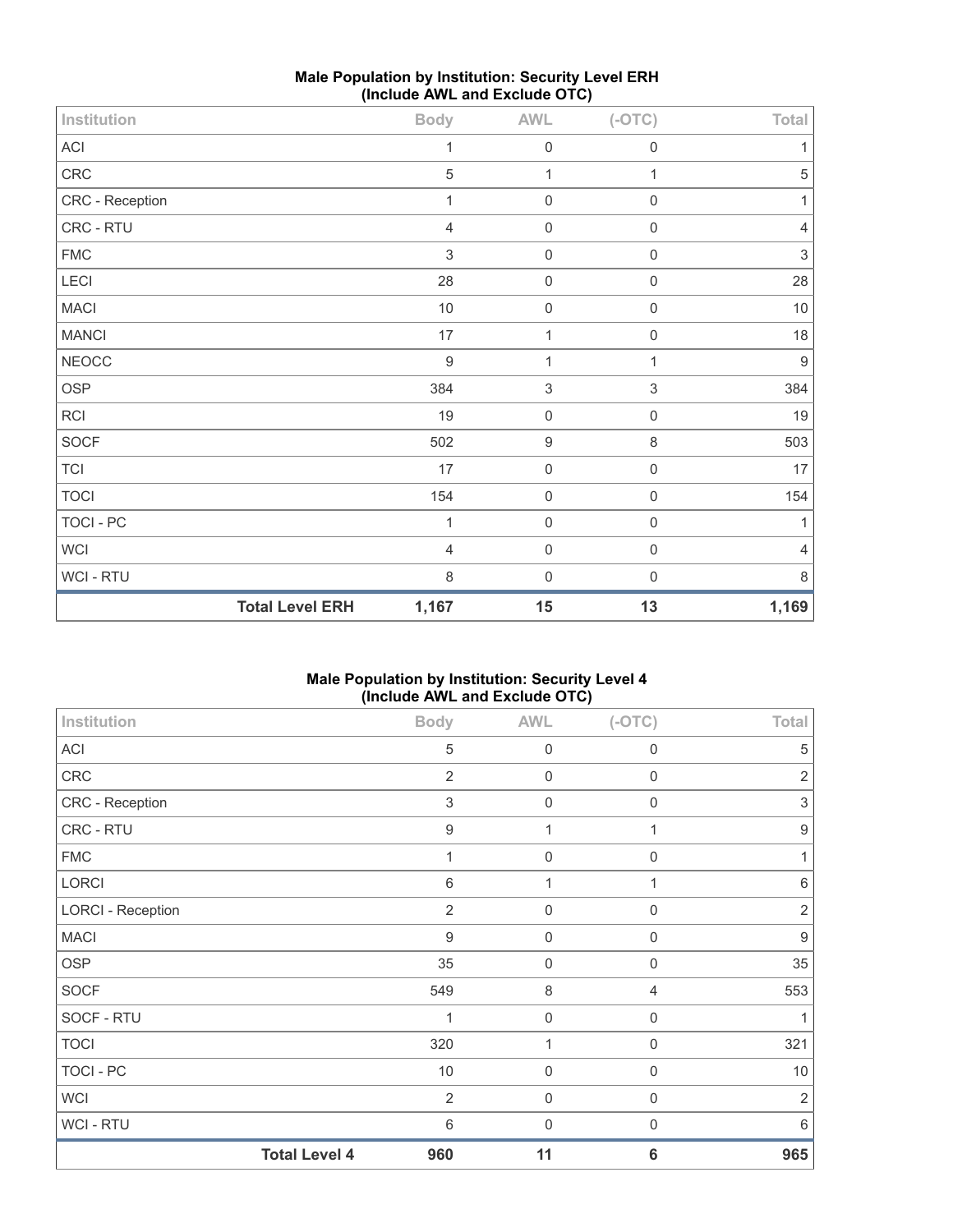| Male Population by Institution: Security Level 3 |  |
|--------------------------------------------------|--|
| (Include AWL and Exclude OTC)                    |  |

| Institution                       | <b>Body</b>               | <b>AWL</b>          | $(-OTC)$            | Total                     |
|-----------------------------------|---------------------------|---------------------|---------------------|---------------------------|
| ACI                               | 27                        | $\mathsf 0$         | $\mathsf{O}\xspace$ | 27                        |
| <b>BECI</b>                       | $\overline{4}$            | $\mathbf 0$         | $\mathsf{O}\xspace$ | $\overline{4}$            |
| CCI                               | $\overline{2}$            | $\mathbf 0$         | $\mathsf{O}\xspace$ | $\overline{2}$            |
| CRC                               | 143                       | 13                  | 12                  | 144                       |
| CRC - Cadre                       | 6                         | $\mathbf 0$         | $\mathbf 0$         | $\,6\,$                   |
| CRC - Reception                   | 390                       | $\mathbf 5$         | $\mathbf 5$         | 390                       |
| CRC - RTU                         | 37                        | $\mathsf{O}\xspace$ | $\mathsf 0$         | 37                        |
| <b>FMC</b>                        | 14                        | $\mathsf{O}\xspace$ | $\mathsf 0$         | 14                        |
| FMC - Intensive Care - Male (CMC) | $\ensuremath{\mathsf{3}}$ | $\boldsymbol{0}$    | $\mathsf{O}\xspace$ | $\ensuremath{\mathsf{3}}$ |
| GCI                               | $\overline{2}$            | $\mathbf{1}$        | $\mathbf 0$         | $\ensuremath{\mathsf{3}}$ |
| LAECI                             | $\,$ 6 $\,$               | $\mathbf 0$         | $\mathsf{O}\xspace$ | $\,6\,$                   |
| LECI                              | 1,435                     | 10                  | $\overline{7}$      | 1,438                     |
| LOCI                              | $\mathbf{1}$              | $\mathbf 0$         | $\mathsf{O}\xspace$ | $\mathbf{1}$              |
| LORCI                             | 278                       | 34                  | 34                  | 278                       |
| <b>LORCI - Cadre</b>              | 93                        | $\mathbf 0$         | $\mathbf 0$         | 93                        |
| <b>LORCI - Reception</b>          | 177                       | $\,6\,$             | $\,6\,$             | 177                       |
| <b>MACI</b>                       | 173                       | $\mathbf{1}$        | $\mathbf{1}$        | 173                       |
| <b>MANCI</b>                      | 1,956                     | 12                  | 10                  | 1,958                     |
| <b>MCI</b>                        | $\mathbf{1}$              | $\mathsf{O}\xspace$ | $\mathsf{O}\xspace$ | $\mathbf{1}$              |
| NCCI                              | $\overline{4}$            | $\mathsf{O}\xspace$ | $\mathsf{O}\xspace$ | $\overline{4}$            |
| <b>NCI</b>                        | 5                         | $\mathbf 0$         | $\mathsf{O}\xspace$ | $\sqrt{5}$                |
| <b>NEOCC</b>                      | 408                       | 13                  | 11                  | 410                       |
| <b>OSP</b>                        | 3                         | $\mathsf 0$         | $\mathbf 0$         | $\ensuremath{\mathsf{3}}$ |
| PCI                               | 25                        | $\sqrt{2}$          | $\mathsf{O}\xspace$ | 27                        |
| <b>RCI</b>                        | 1,501                     | 15                  | 13                  | 1,503                     |
| <b>RICI</b>                       | $\sqrt{2}$                | $\boldsymbol{0}$    | $\mathsf{O}\xspace$ | $\mathbf{2}$              |
| SCI                               | $\,6\,$                   | $\mathsf{O}\xspace$ | $\mathsf{O}\xspace$ | $\,6\,$                   |
| SOCF                              | 74                        | $\overline{2}$      | $\mathbf{1}$        | 75                        |
| <b>TCI</b>                        | 931                       | $\,$ 5 $\,$         | $\,$ 5 $\,$         | 931                       |
| TCI - Camp                        | $\mathbf{1}$              | $\mathsf{O}\xspace$ | $\mathsf{O}\xspace$ | $\mathbf{1}$              |
| <b>TOCI</b>                       | $10$                      | $\mathbf{1}$        | $\mathbf{1}$        | $10$                      |
| <b>TOCI - PC</b>                  | 48                        | $\mathbf{1}$        | $\mathsf{O}\xspace$ | 49                        |
| <b>WCI</b>                        | 838                       | $\mathbf 5$         | $\sqrt{3}$          | 840                       |
| <b>WCI - RTU</b>                  | $\boldsymbol{9}$          | $\mathsf{O}\xspace$ | $\mathsf{O}\xspace$ | $\boldsymbol{9}$          |
| <b>Total Level 3</b>              | 8,613                     | 126                 | 109                 | 8,630                     |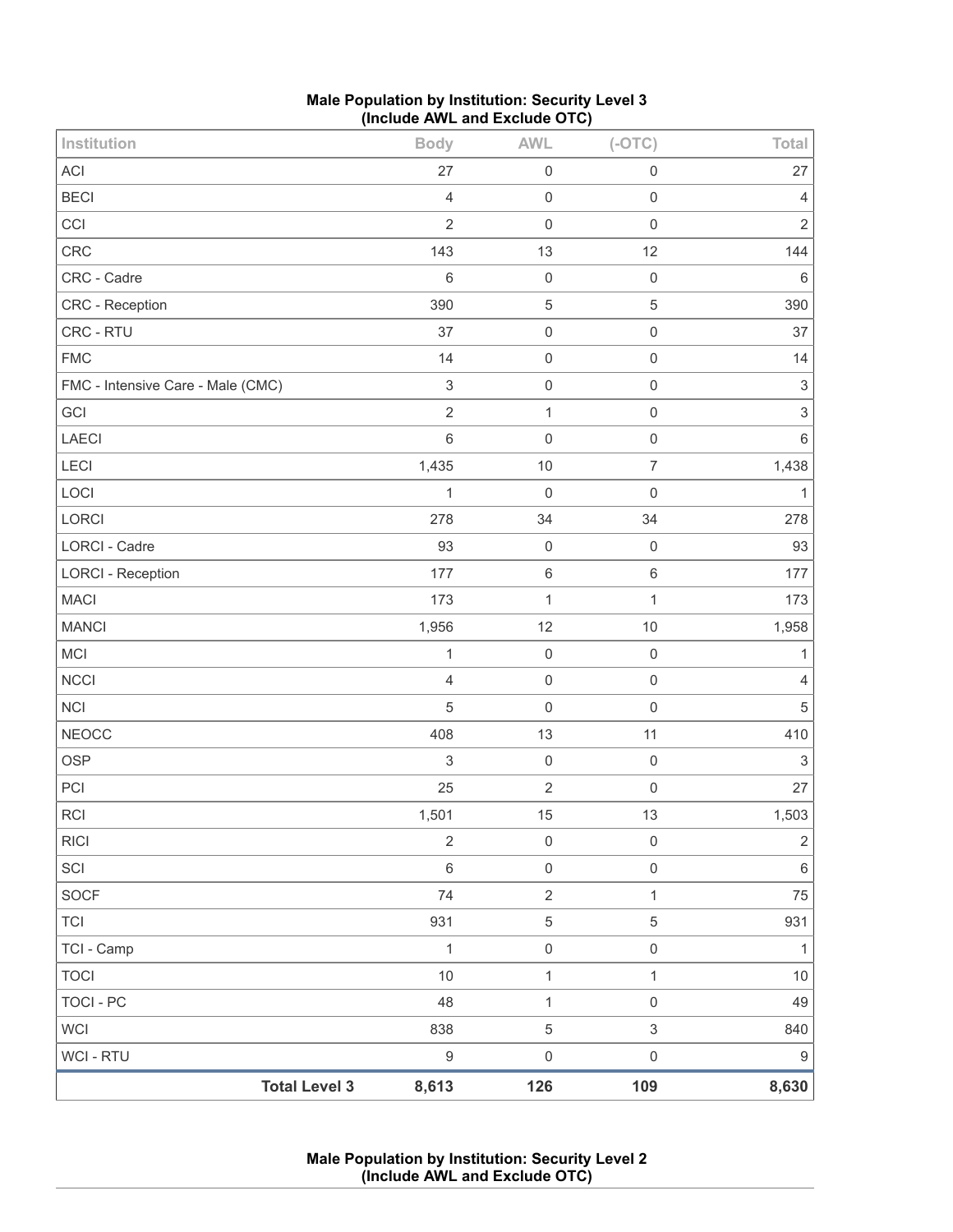| Institution                       | <b>Body</b>                    | <b>AWL</b>                 | $(-OTC)$            | Total        |
|-----------------------------------|--------------------------------|----------------------------|---------------------|--------------|
| <b>ACI</b>                        | 777                            | $\,8\,$                    | 2                   | 783          |
| <b>ACI - RTU</b>                  | 89                             | 1                          | $\mathbf 0$         | $90\,$       |
| <b>BECI</b>                       | 1,280                          | 15                         | 11                  | 1,284        |
| CCI                               | 1,667                          | $\boldsymbol{9}$           | $\,6\,$             | 1,670        |
| <b>CRC</b>                        | 80                             | $\overline{4}$             | $\overline{4}$      | 80           |
| CRC - Cadre                       | 201                            | $\mathbf 0$                | $\mathsf{O}\xspace$ | 201          |
| CRC - Reception                   | 229                            | $\,6\,$                    | $\,6$               | 229          |
| CRC - Youth                       | 1                              | $\mathbf 0$                | $\mathsf{O}\xspace$ | 1            |
| DCI                               |                                | 1<br>$\mathbf 0$           | $\mathsf{O}\xspace$ | 1            |
| <b>FMC</b>                        | 20                             | $\,$ 5 $\,$                | $\mathbf{1}$        | 24           |
| FMC - Intensive Care - Male (CMC) | 10                             | $\mathbf 0$                | $\mathsf{O}\xspace$ | 10           |
| GCI                               | 551                            | $\,6\,$                    | $\overline{4}$      | 553          |
| <b>GCI-RTU</b>                    | 50                             | $\mathbf 0$                | $\mathsf{O}\xspace$ | 50           |
| LAECI                             | 1,095                          | 15                         | 12                  | 1,098        |
| <b>LECI</b>                       | 232                            | $\mathbf 0$                | $\mathbf 0$         | 232          |
| LOCI                              | 439                            | $\overline{4}$             | 3                   | 440          |
| LORCI                             | 78                             | $\sqrt{2}$                 | 1                   | 79           |
| <b>LORCI - Cadre</b>              | 50                             | $\mathbf 0$                | $\mathsf{O}\xspace$ | 50           |
| <b>LORCI - Reception</b>          | 68                             | $\mathbf{1}$               | $\mathbf{1}$        | 68           |
| <b>MACI</b>                       | 608                            | $\sqrt{2}$                 | $\mathbf{1}$        | 609          |
| <b>MANCI</b>                      | 195                            | $\sqrt{2}$                 | $\mathsf{O}\xspace$ | 197          |
| MCI                               | 1,177                          | $\sqrt{5}$                 | 4                   | 1,178        |
| <b>NCCI</b>                       | 957                            | 12                         | 10                  | 959          |
| <b>NCI</b>                        | 1,364                          | $10$                       | 5                   | 1,369        |
| <b>NEOCC</b>                      | 488                            | 27                         | 27                  | 488          |
| PCI                               | 1,026                          | 12                         | $\sqrt{4}$          | 1,034        |
| <b>RCI</b>                        | 291                            | $\mathbf{1}$               | $\mathbf 0$         | 292          |
| <b>RICI</b>                       | 1,387                          | 19                         | 13                  | 1,393        |
| SCI                               | 907                            | $\sqrt{5}$                 | $\overline{2}$      | 910          |
| <b>SOCF</b>                       |                                | $\mathbf 1$<br>$\mathbf 0$ | $\mathsf{O}\xspace$ | $\mathbf{1}$ |
| <b>TCI</b>                        | 78                             | $\mathbf{1}$               | $\mathsf{O}\xspace$ | 79           |
| <b>TOCI</b>                       | $\,6\,$                        | $\mathbf 0$                | $\mathsf{O}\xspace$ | $\,6\,$      |
| <b>TOCI - PC</b>                  | 60                             | $\mathbf 0$                | $\mathsf{O}\xspace$ | 60           |
| <b>WCI</b>                        | 57                             | $\mathbf 1$                | $\mathbf 0$         | 58           |
|                                   | <b>Total Level 2</b><br>15,520 | 173                        | 117                 | 15,576       |

# **Male Population by Institution: Security Level 1 (Include AWL and Exclude OTC)**

| Institution | <b>Body</b> | AWL | $(-OTC)$ | Tota.          |
|-------------|-------------|-----|----------|----------------|
| <b>ACI</b>  | 582         | 10  |          | 587            |
| ACI - RTU   | 2C<br>ےں    |     |          | $\Omega$<br>ےں |
|             |             |     |          |                |